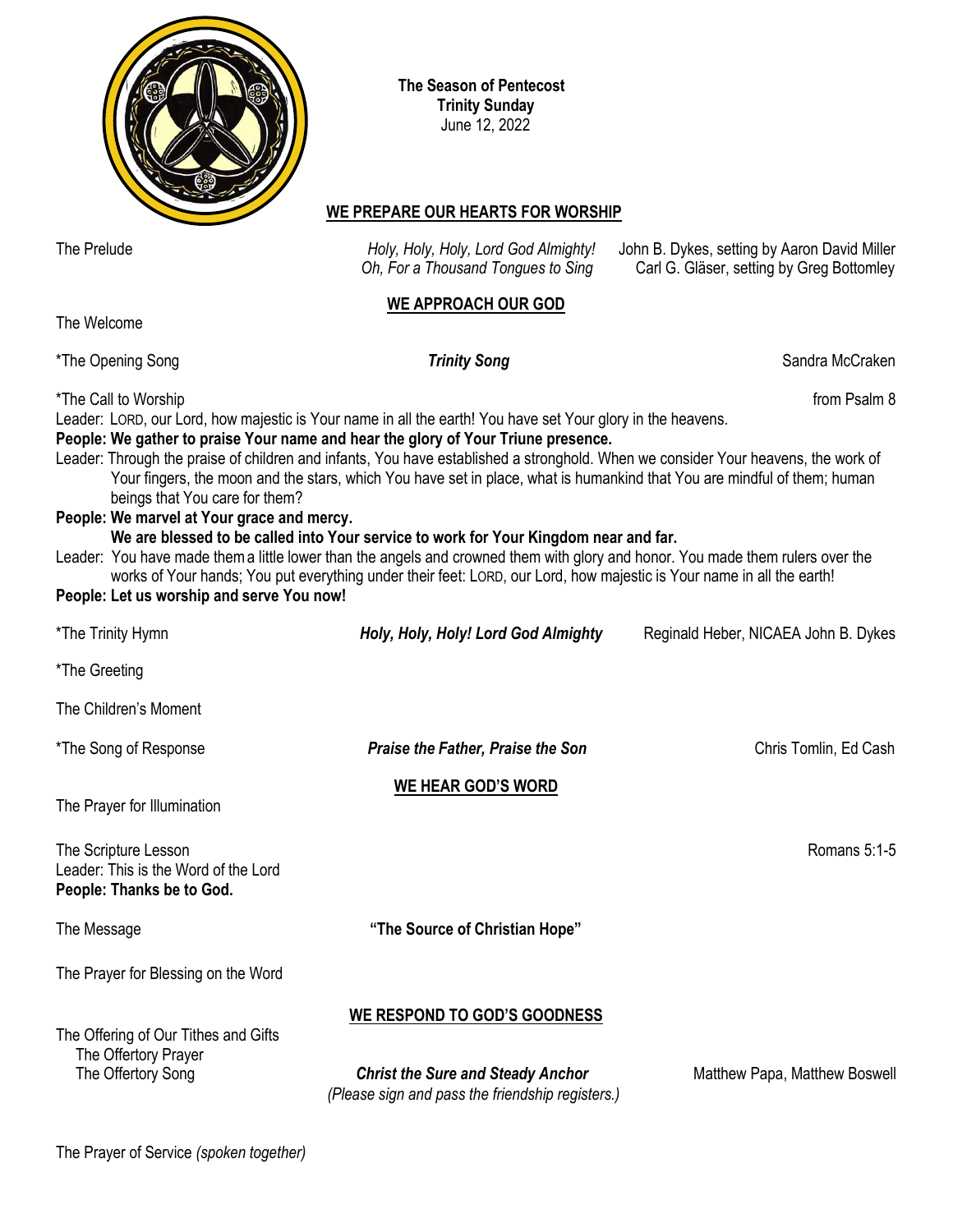**God, we know that You care for this world and Your people in it. Strengthen us, Your children, to be Your hands and feet to all those we encounter. Help us to live into the gifts and talents that You have given to each of us. Allow us to be faithful in all times and places, in the good times and bad. Remind us that You have called each and every one of us when it is easy and when it is hard. Keep Your Spirit active within us so that we may ever point to Christ, so that the Father will see Him when looking at us. This we pray in Your Triune name. Amen.**

The Ordination and Installation of Elders and Deacons

The News of the Church Alive

The Commissioning of Our Youth Mission Trip

The Call upon our Lives *(spoken together)* Matthew 28:19-20

**"Therefore go and make disciples of all nations, baptizing them in the name of the Father and of the Son and of the Holy Spirit, and teaching them to obey everything I have commanded you. And surely I am with you always, to the very end of the age."**

\*The Benediction

\*All who are able, please stand

**Worship Leaders:** Preaching – Pastor Bud Pratt; Liturgists – Bob Stelma, Pastor Matt Cook; Praise Team Image by Elizabeth Steele Halstead ©2006 *Visuals for Worship,* Faith Alive Christian Resources.

## **Please follow our church social media pages**:

Instagram: frcgrandville Facebook: First Reformed Church

### **Stewardship Update:**

| June 5 Collection Plate | S  | 7,531.00    |
|-------------------------|----|-------------|
| Online Giving:          | \$ | 5,502.00    |
| Total Offering:         |    | \$13,033.00 |

Average weekly offering needed<br>to make 2022 budget \$18,258.00 to make 2022 budget  $$18,258.00$ <br>2022 Annual budget \$949.429.00 2022 Annual budget **Text to Give** - 616-208-4301

**Our newly elected Elders for 2022-2025** are Kathy Geurink, Paul Brinks, Linda Timmerman, and Val Westrick. Our newly elected Deacons for 2022-2025 are Rebecca Hollen, Mattie Wolford, Jen Dykstra, and Kim Brinks. These leaders will be ordained and installed on June 12 during worship. Thank you for upholding them in your prayers!

**New Children's Ministry Director hired!** Madelyn McConnon Alforo has been hired to become our new Children's Ministry Director. She begins her work at FRC on June 13. We look forward to introducing you to Madelyn soon.

# **TODAY'S HAPPENINGS**

Nursery is available. Children can be dropped off in the nursery when you arrive & picked up after the worship service.

### **Youth Mission Trip fundraiser:**

**Pop can drive** - There will be a labeled trash can in the Youth Lounge all year for you to drop off your empty cans.

**Maple Tree Preschool Registration** - Preschool registration for 2022-2023 has begun! If you know of a family looking for a preschool, please have them check out [www.mapletreepreschool.org](http://www.mapletreepreschool.org/) and [Maple Tree Preschool's](https://www.facebook.com/Maple-Tree-Preschool-107534002642706) Facebook page.

\*The Sending Song *Living Hope* Phil Wickham, Brian Johnson

\*The Postlude *Holy, Holy, Holy* Robert Buckley Farlee